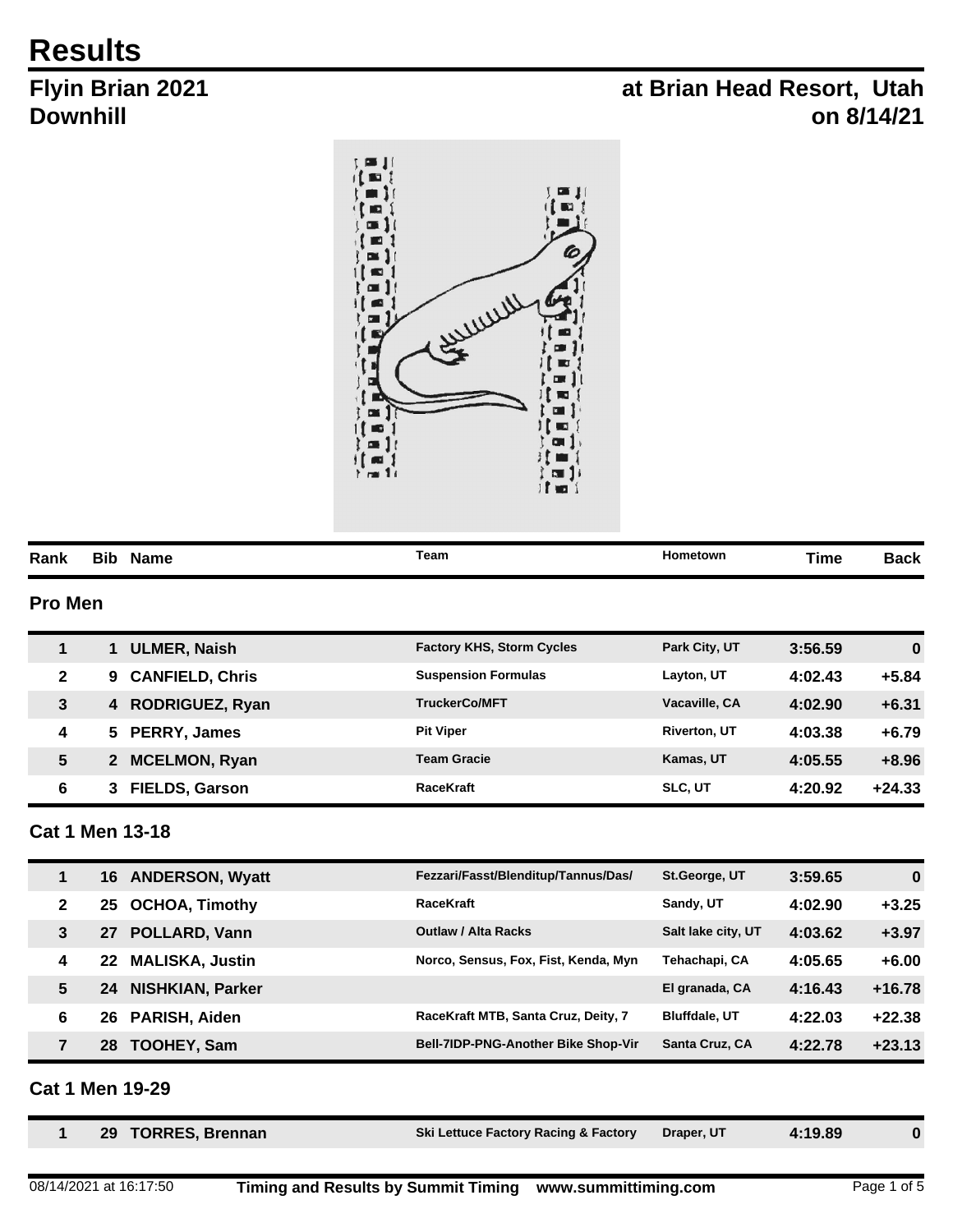**Rank Bib Name Team Hometown Time Back**

**Cat 1 Men 30-39**

|   | <b>BAMGARTNER, Robbi</b>      |                          | Orem. UT<br>4:22.13                     | $\bf{0}$ |
|---|-------------------------------|--------------------------|-----------------------------------------|----------|
|   | <b>ZAVIDICH, Ivo</b><br>30    | Mft                      | <b>Salt Lake City, UT</b><br>4:36.46    | $+14.33$ |
|   | <b>MCINNIS, Kyle</b><br>23    |                          | Cottonwood Heights, 4.47.10             | $+24.97$ |
| 4 | <b>BUTLER, Aaron</b><br>34    | <b>MFT/Butler Exc.</b>   | Payson, UT<br>4:49.11                   | $+26.98$ |
|   | <b>FAIRCLOTH, David</b><br>20 | <b>MFT / Dang Shades</b> | <b>Salt Lake City, UT</b><br><b>DNF</b> |          |

**Cat 1 Men 40-49**

|   | 33 CLARK, Michael             | <b>Bohemian Cycling</b>            | Springdale, UT     | 4:28.95    | $\bf{0}$ |
|---|-------------------------------|------------------------------------|--------------------|------------|----------|
|   | <b>BAUGHMAN, Kris</b><br>31   | RaceKraft/Go-Ride                  |                    | 4:31.20    | $+2.25$  |
|   | <b>DAMUAG, Sheridan</b><br>19 | Bohemian brewery, laketown bicycle | <b>Phoenix, AZ</b> | 4:33.94    | $+4.99$  |
| 4 | 35 PRUESS, Paul               | <b>Trail Bangers</b>               | Henderson, NV      | 5:22.24    | $+53.29$ |
|   | <b>MAYNARD, Ben</b><br>37     |                                    | Heber, UT          | <b>DNS</b> |          |

#### **Cat 2 Men 13-15**

| $\mathbf 1$    | 73  | <b>MALISKA, Travis</b>    | Norco, Fox, Profile, Mynesweepers, C  | Tehachapi, CA             | 4:30.57 | $\bf{0}$   |
|----------------|-----|---------------------------|---------------------------------------|---------------------------|---------|------------|
| $\mathbf{2}$   | 52  | <b>BRYANT, Boston</b>     | Outlaw Mtb, Leatt, Deity, TRP, Rotor, | Lehi, UT                  | 4:31.51 | $+0.94$    |
| $\mathbf{3}$   | 105 | <b>BELL, River</b>        | Outlaw                                | <b>Salt Lake City, UT</b> | 5:12.69 | $+42.12$   |
| 4              | 116 | <b>HYLDAHL, Lyon</b>      |                                       | Provo, UT                 | 5:39.87 | $+1:09.30$ |
| $\mathbf 1$    | 88  | <b>MARKHAM, Luke</b>      | <b>RaceKraft</b>                      | $\overline{\phantom{a}}$  | 4:28.16 | $\bf{0}$   |
| $\mathbf{2}$   | 77  | <b>PENDERGRASS, Trust</b> | Brian Head MTB, SimCity, Mynsweep     | LA Verkin, UT             | 4:31.55 | $+3.39$    |
| $\mathbf{3}$   | 75  | <b>OCHOA, Mattox</b>      | <b>RaceKraft</b>                      | Sandy, UT                 | 4:43.93 | $+15.77$   |
| 4              | 61  | <b>GOURLEY, Carter</b>    |                                       | Winchester, CA            | 4:53.75 | $+25.59$   |
| 5 <sup>5</sup> |     | 84 SHAMAH, Teodor         | <b>RaceKraft</b>                      | Park City, UT             | 4:55.72 | $+27.56$   |
| 6              | 53  | <b>CARVER, luke</b>       |                                       | Winchester, CA            | 4:59.39 | $+31.23$   |
| $\overline{7}$ | 87  | <b>COMEY, Hayden</b>      | <b>RaceKraft</b>                      | $\overline{\phantom{a}}$  | 5:12.52 | $+44.36$   |
| 8              | 55  | <b>FARNUNG, Ethan</b>     | N/A                                   | Eagle, ID                 | 5:18.50 | $+50.34$   |
| 9              | 63  | <b>HIGLEY, Davis</b>      |                                       | Twin Falls, ID            | 5:24.95 | $+56.79$   |

#### **Cat 2 Men 16-18**

| <b>Ski Lettuce Factory Racing</b><br>82 RAWLE, Gavin<br>$+4.57$<br>draper, UT<br>4:27.77<br>Racekraft<br>71 LELITO, Matt<br>Draper, UT<br>$+46.38$<br>5:09.58<br>3<br>North Ogden, UT<br><b>Bar Racing Team</b><br><b>RAMAGE, Logan</b><br>6:14.34<br>$+1:51.14$<br>81 | 80 PUGMIRE, Danny | <b>RaceKraft</b> | Layton, UT | 4:23.20 | $\bf{0}$ |
|------------------------------------------------------------------------------------------------------------------------------------------------------------------------------------------------------------------------------------------------------------------------|-------------------|------------------|------------|---------|----------|
|                                                                                                                                                                                                                                                                        |                   |                  |            |         |          |
|                                                                                                                                                                                                                                                                        |                   |                  |            |         |          |
|                                                                                                                                                                                                                                                                        |                   |                  |            |         |          |

#### **Cat 2 Men 19-29**

| <b>GODFREY, Gavin</b><br>59 | <b>Go Getter Crew</b>     | Draper, UT      | 4:14.32 |         |
|-----------------------------|---------------------------|-----------------|---------|---------|
| WATSON, joshua<br>14        | journey bike-n-ski repair | west jordan, UT | 4:23.42 | $+9.10$ |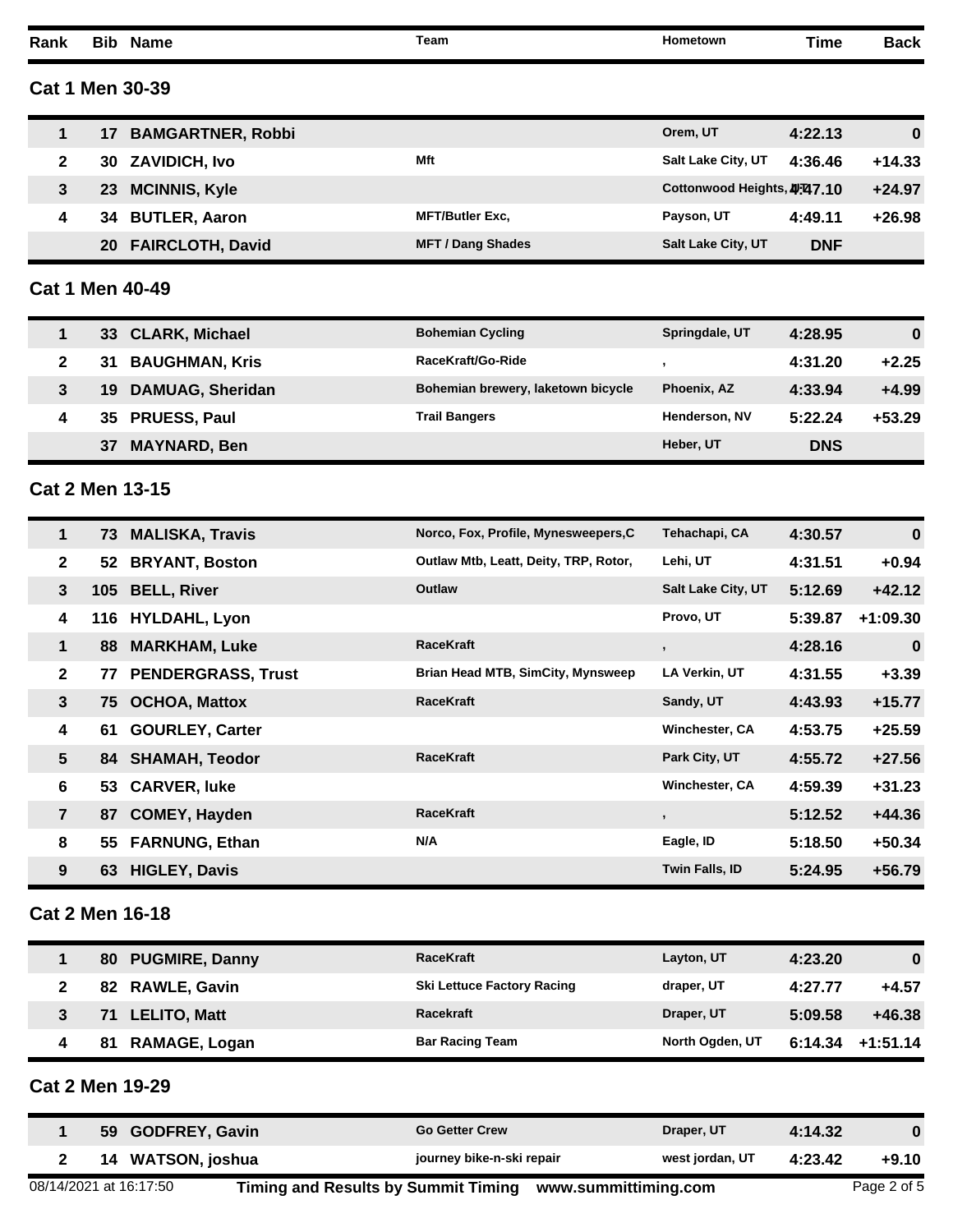| Rank            |    | <b>Bib Name</b>          | <b>Team</b>                  | <b>Hometown</b>      | Time       | <b>Back</b> |
|-----------------|----|--------------------------|------------------------------|----------------------|------------|-------------|
| $\mathbf{3}$    |    | 15 TULLIS, Jason         | Fezzari, maxxis tires        | Henderson, NV        | 4:26.43    | $+12.11$    |
| 4               | 72 | <b>MADSEN, Colten</b>    |                              | Eagle Mountain, UT   | 4:35.77    | $+21.45$    |
| $5\phantom{.0}$ | 60 | <b>GODFREY, Preston</b>  |                              | Sandy, UT            | 4:38.43    | $+24.11$    |
| 6               | 51 | <b>BARNEY, Kelty</b>     | <b>Canadian Vegan</b>        | Draper, UT           | 4:44.26    | $+29.94$    |
| $\overline{7}$  |    | 68 KEARL, Spenser        | <b>MFT Riders</b>            | Sandy, UT            | 4:45.57    | $+31.25$    |
| 8               | 54 | <b>CROFT, matthew</b>    | <b>Spuddy Buddies Racing</b> | blackfoot, ID        | 4:46.31    | $+31.99$    |
| 9               |    | 56 FELIX, Dayne          |                              | Sandy, UT            | 4:50.47    | $+36.15$    |
| 10              | 86 | <b>SWAINSTON, Jordan</b> |                              | Draper, UT           | 4:57.13    | $+42.81$    |
| 11              |    | 85 STRATE, Darian        |                              | Herriman, UT         | 5:03.84    | $+49.52$    |
| 12              | 66 | <b>SORENSEN, Jake</b>    | <b>MFT</b>                   | Payson, UT           | 5:12.20    | $+57.88$    |
| 13              | 79 | <b>PETERSON, Walker</b>  | <b>Spuddy Buddies Racing</b> | <b>Blackfoot, ID</b> | 5:35.63    | $+1:21.31$  |
|                 | 78 | <b>PETERSON, Trace</b>   | <b>Spuddy Buddies Racing</b> | <b>Blackfoot, ID</b> | <b>DNF</b> |             |
|                 | 90 | <b>ANDERSON, Braydin</b> | <b>MFT</b>                   | Sandy, UT            | <b>DNF</b> |             |

# **Cat 2 Men 30-39**

| 1 | 76 PATTERSON, Zachary          |                                        | Las vegas, NV           | 4:55.51 | $\bf{0}$ |
|---|--------------------------------|----------------------------------------|-------------------------|---------|----------|
| 2 | <b>HUNDLEY, Craig</b><br>65    | Durt Church                            | <b>Spanish Fork, UT</b> | 4:58.44 | $+2.93$  |
| 3 | <b>ROBINSON, Zachary</b><br>83 | <b>Mexican Freeride Team</b>           | Alma, CO                | 4:59.52 | $+4.01$  |
| 4 | <b>BYNUM, Brock</b><br>89      |                                        | Parowan, UT             | 5:09.80 | $+14.29$ |
| 5 | <b>GALLEGOS, Ryan</b><br>58    | High5extrax, IRC Tire, rynopower, slic | Las vegas, NV           | 5:17.84 | $+22.33$ |
| 6 | JONES, Danny<br>67             | MFT                                    | Sandy, UT               | 5:23.99 | $+28.48$ |
|   |                                |                                        |                         |         |          |

### **Cat 2 Men 40-49**

| <b>FRANDSEN, James</b><br>57 |                                   | <b>HURRICANE, UT</b>  | 6:06.31    |  |
|------------------------------|-----------------------------------|-----------------------|------------|--|
| 69<br>LAMAY, David           | <b>Bikers Edge Kaysville Utah</b> | <b>WEST POINT, UT</b> | <b>DNS</b> |  |

**Cat 2 Men 50+**

| 62 HELBLING, James | Bohemian brewery, mine sweepers, | LA Verkin. UT  | 5:34.65            |  |
|--------------------|----------------------------------|----------------|--------------------|--|
| 92 BULLOCK, Clint  | <b>Laketown/Flying Fossils</b>   | <b>SLC. UT</b> | $9:53.82 +4:19.17$ |  |

# **Nov Men 13-15**

| 1 |      | 122 MITCHELL, Julien       |                       | Ogden, UT               | 4:55.66 | $\mathbf 0$ |
|---|------|----------------------------|-----------------------|-------------------------|---------|-------------|
| 2 | 117  | <b>WEBBER, Joseph</b>      | Outlaw                | Orem, UT                | 5:03.08 | $+7.42$     |
| 3 | 131  | <b>SCHILLER, Brock</b>     |                       | <b>Spanish Fork, UT</b> | 5:14.60 | $+18.94$    |
| 4 | 107  | <b>BLONQUIST, Xander</b>   | <b>Sqwatch Racing</b> | Oakley, UT              | 5:17.32 | $+21.66$    |
| 5 | 108  | <b>CARVER, dane</b>        |                       | <b>Winchester, CA</b>   | 5:41.93 | $+46.27$    |
| 6 | 125. | <b>OCHOA, Tobin</b>        |                       | Sandy, UT               | 5:44.41 | $+48.75$    |
|   | 135  | <b>VONLINGER II, Blain</b> |                       | Hurricane, UT           | 6:43.43 | $+1:47.77$  |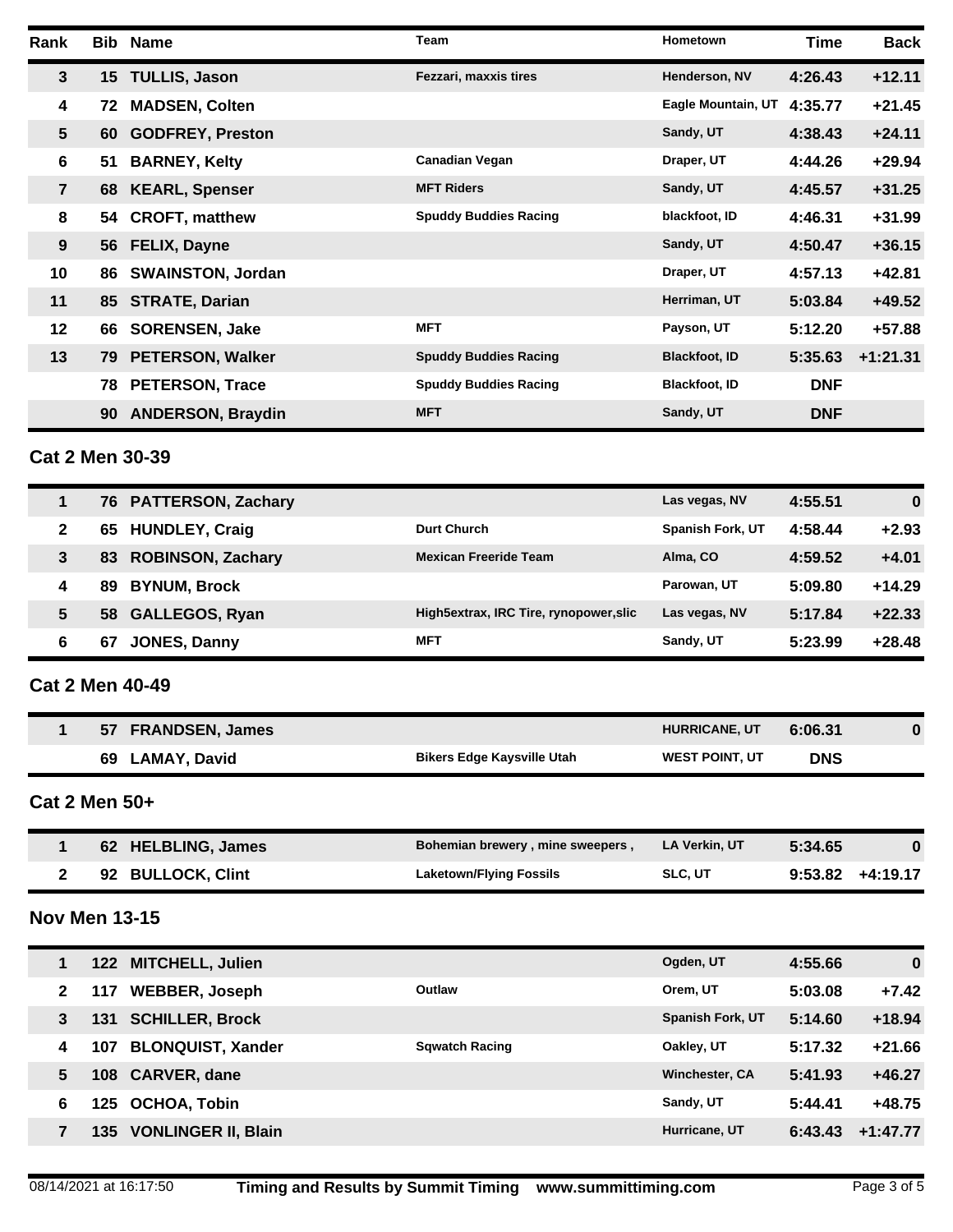| Rank         |                        | <b>Bib Name</b>        | Team                                                     | Hometown                    | <b>Time</b> | <b>Back</b> |
|--------------|------------------------|------------------------|----------------------------------------------------------|-----------------------------|-------------|-------------|
| 8            |                        | 139 ZABRISKIE, Ozzy    | Outlaw                                                   | Provo, UT                   | 7:00.85     | $+2:05.19$  |
|              | 110                    | <b>CRANER, Milo</b>    |                                                          | Kaysville, UT               | <b>DNF</b>  |             |
|              | 123                    | <b>MORSE, Brycen</b>   | <b>Outlaw Bike Team</b>                                  | Lindon, UT                  | <b>DNF</b>  |             |
|              | 127                    | <b>RAMAGE, lucas</b>   |                                                          | North ogden, UT             | <b>DNF</b>  |             |
|              |                        | 118 KENNEDY, cole      | bonneville mtb                                           | ogden, UT                   | <b>DNS</b>  |             |
|              | <b>Nov Men 16-18</b>   |                        |                                                          |                             |             |             |
| 1            |                        | 138 ZABRISKIE, Banner  | <b>Outlaw Mountain Bike Team</b>                         | Provo, UT                   | 6:15.40     | $\bf{0}$    |
| $\mathbf{2}$ |                        | 128 RAMSEY, Preston    |                                                          | Las Vegas, NV               | 6:30.10     | $+14.70$    |
|              |                        | 132 SPEARS, Jorden     | <b>Outlaw</b>                                            | Sandy, UT                   | <b>DNS</b>  |             |
|              | <b>Nov Men 19-39</b>   |                        |                                                          |                             |             |             |
| 1            |                        | 102 AMADOR, Thor       |                                                          | las vegas, NV               | 5:04.59     | $\bf{0}$    |
| 2            | 111                    | <b>FRYDEL, Corey</b>   |                                                          | Salt lake city, UT          | 5:39.71     | $+35.12$    |
| 3            |                        | 103 BALZA, Orlando     |                                                          | <b>Pleasant Grove, UT</b>   | 5:53.65     | +49.06      |
|              | Nov Men 40+            |                        |                                                          |                             |             |             |
| 1            |                        | 140 EICHSTAD, Brian    |                                                          | las vegas, NV               | 5:38.57     | $\bf{0}$    |
| 2            | 121                    | <b>MCELMON, Wayne</b>  | <b>Team Gracie</b>                                       | Kamas, UT                   | 6:17.13     | +38.56      |
| 3            |                        | 119 KINIKINI, Daniel   |                                                          | SLC, UT                     | 6:41.24     | $+1:02.67$  |
| 4            |                        | 134 TIDWELL, terry     |                                                          | hurricane, UT               | 9:05.96     | $+3:27.39$  |
|              | <b>Cat 1 Women</b>     |                        |                                                          |                             |             |             |
| 1            |                        | 21 GRIFFIN, Kalen      | <b>MFT</b>                                               | Salt Lake City, UT          | 7:50.65     | 0           |
|              |                        | Cat 2 Women 19+        |                                                          |                             |             |             |
| 1            |                        | 74 NELSON, Dani        |                                                          | Cottonwood Heights, 5:08.81 |             | 0           |
| 2            |                        | 64 HOLBEIN, Charlotte  |                                                          | Salt Lake City, UT          | 6:19.81     | $+41.00$    |
|              |                        | Nov Women 19+          |                                                          |                             |             |             |
|              |                        | 101 ADAMS, Jackie      |                                                          | Orem, UT                    | <b>DNS</b>  |             |
|              | <b>Nov Junior 6-8</b>  |                        |                                                          |                             |             |             |
|              |                        | 137 WILLIAMS, Chase    |                                                          | Murrieta, CA                | <b>DNS</b>  |             |
|              | <b>Nov Junior 9-12</b> |                        |                                                          |                             |             |             |
| 1            |                        | 136 WALKER, Brodey     | <b>Outlaw MTB</b>                                        | Mapleton, UT                | 3:53.85     | $\bf{0}$    |
| $\mathbf{2}$ |                        | 130 SCHILLER, Axel     | Outlaw                                                   | Spanish Fork, UT            | 4:24.30     | $+30.45$    |
|              |                        | 08/14/2021 at 16:17:50 | Timing and Results by Summit Timing www.summittiming.com |                             |             | Page 4 of 5 |